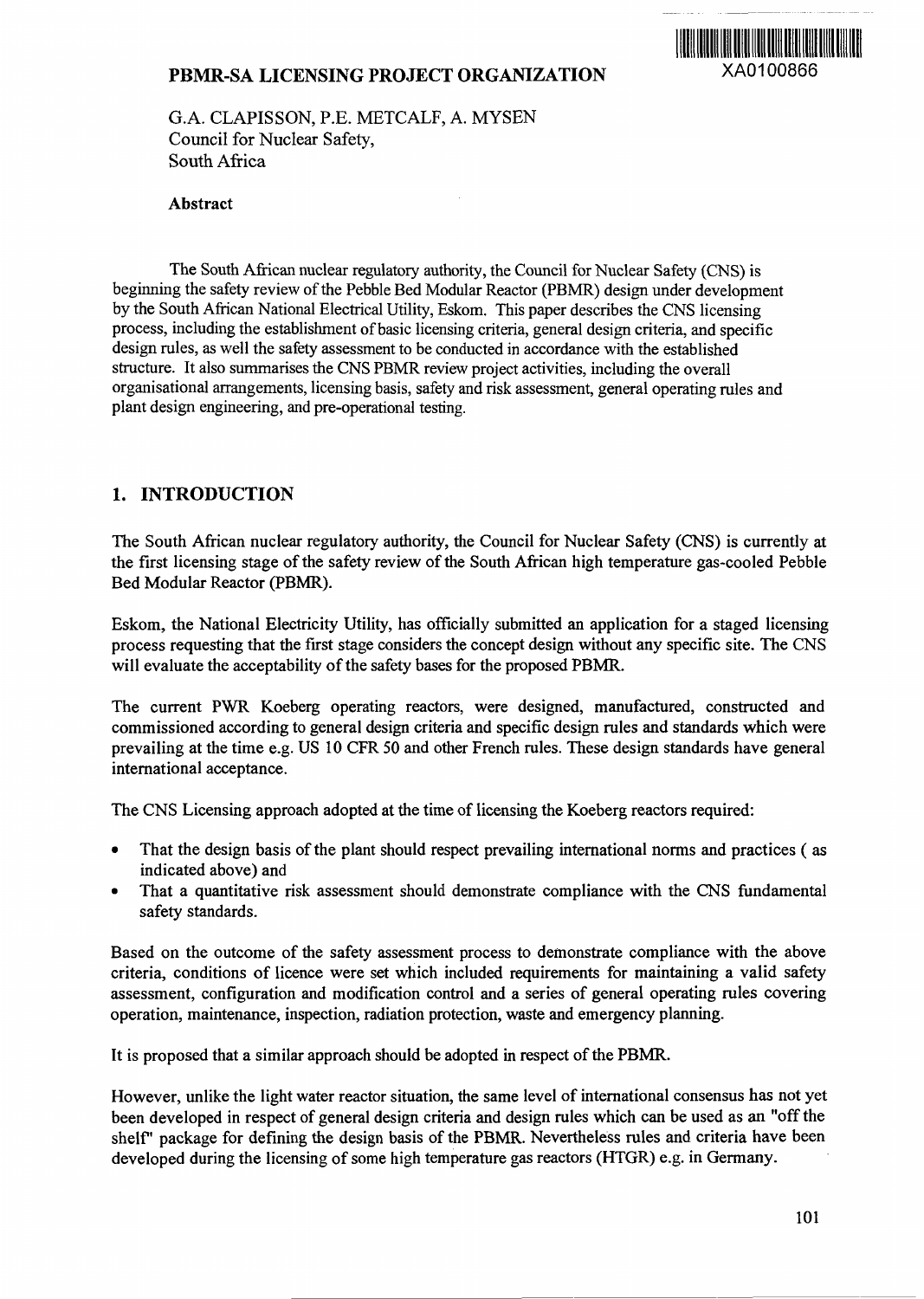Thus, as an integral part of the PBMR Licensing process it will be necessary to establish the general design criteria and associated design rules to assure that the PBMR design complies with the current CNS risk criteria which provide for, as a minimum, the same degree of protection to the operator, public and environment that is required for the current generation of nuclear reactors , and respects the observed societal trend to require higher levels of safety with time.[l].

The CNS made an estimate of the time and costs which will be incurred performing all the activities required to reach a decision on the feasibility of licensing a Pebble Bed Modular Reactor.

The activities associated with the fuel procurement or manufacture are not discussed in this paper.

# 2. LICENSING PROCESS

The process proposed for licensing the PBMR-SA is set down below. The chronology does not necessarily represent the sequence within which the various activities will be carried out. Many of the activities will be conducted in parallel and will be scheduled following further discussions with Eskom.

#### **2.1 Establishment of Basic Licensing Criteria**

The first step of the process is the establishment, agreement and documentation of the Basic Licensing Criteria to be applied to the PBMR. The following is proposed:

|              | SAFETY REQUIREMENTS                                                                                                                                                                                                                                                                                                      | EVENT FREQUENCY                                                                                                                        | <b>SAFETY CRITERIA</b>                                                                                                                                                              |
|--------------|--------------------------------------------------------------------------------------------------------------------------------------------------------------------------------------------------------------------------------------------------------------------------------------------------------------------------|----------------------------------------------------------------------------------------------------------------------------------------|-------------------------------------------------------------------------------------------------------------------------------------------------------------------------------------|
| $\mathbf{a}$ | The design shall be such to<br>ensure that under anticipated<br>conditions of normal operation<br>there shall be no radiation hazard<br>to the workforce and members of<br>the public. This must be<br>demonstrated by conservative<br>deterministic analysis.                                                           | Normal operational<br>conditions shall be those<br>which may occur with a<br>frequency up to but not<br>exceeding $10^{-2}$ per annum. | Individual radiation dose limits<br>per annum of 20 mSv to<br>workers and $250 \mu Sv$ to<br>members of the public shall<br>not be exceeded.<br>+ALARA+Defence in depth<br>criteria |
| $\mathbf b$  | Design to be such to prevent and<br>mitigate potential equipment<br>failure or withstand externally or<br>internally originating events<br>which could give rise to plant<br>damage leading to radiation<br>hazards to workers or the public.<br>This must be demonstrated by<br>conservative deterministic<br>analysis. | Events with a frequency in<br>the range $10^{-2}$ to $10^{-6}$ per<br>annum shall be considered.                                       | Radiation doses of 500 mSy to<br>workers and 50 mSv to<br>members of the public shall<br>not be exceeded.<br>+ALARA + Defence in depth<br>criteria                                  |
| $\mathbf{c}$ | The design shall be demonstrated<br>to respect the CNS risk criteria.<br>This must be demonstrated by<br>probabilistic risk assessment<br>using best estimate + uncertainty<br>analysis                                                                                                                                  | Consideration shall be given<br>to all possible event<br>sequences.                                                                    | CNS risk criteria apply.<br>5X10 <sup>-6</sup> Individual risk<br>10 <sup>-8</sup> Population risk<br>Bias against larger accidents.<br>+ALARA                                      |

The above criteria are based on current CNS standards which are from time to time validated/benchmarked against internationally endorsed standards. In comparison with safety criteria for PWR plant defined by ANSI/ANS-51.1 standard [2], the criteria "a" covers Plant Conditions (PC) 1-3 and criteria "b" covers PC 4 and PC 5.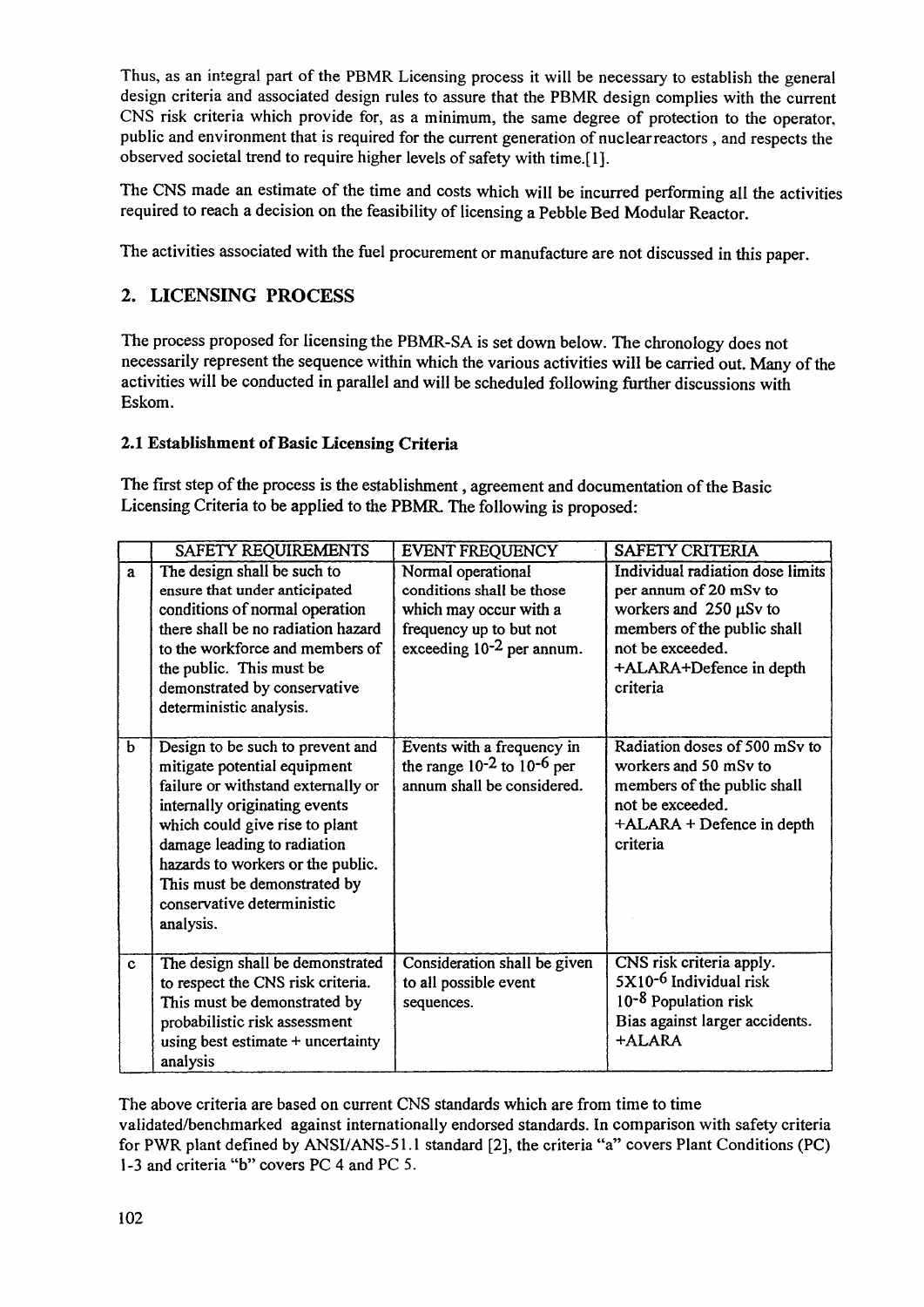In defining the above criteria it will be necessary to establish interpretation statements pertaining to specific terms used in the above table e.g ALARA, Defence in depth, conservative analysis, best estimate , cut off criteria etc.. This will be undertaken by the following process.

| Activity # | Description                                     | Responsibility   |
|------------|-------------------------------------------------|------------------|
|            | Agree, establish and document the basis for the | <b>CNS/Eskom</b> |
|            | fundamental approach outlined above             |                  |

In addition to the above requirements consideration will be given to identify contingency measures for an Emergency Plan.

#### 2.2 Establishment of General Design Criteria and Specific Design Rules

The next step of the process will be to establish the PBMR General Design Criteria and Design Rules. The following are the main steps of the process :

| Activity#        | Description                                                                                                                | Responsibility   |
|------------------|----------------------------------------------------------------------------------------------------------------------------|------------------|
|                  | Set up and agree an event/accident classification<br>scheme/process                                                        | <b>CNS/Eskom</b> |
| $\mathbf{3}$     | Concept design proposal                                                                                                    | Eskom            |
| $\boldsymbol{4}$ | Identify and agree list of event/accidents applicable to<br>PBMR and classify according to 2 above                         | Eskom/CNS        |
| 5                | <b>Establish General Design Criteria for PBMR according</b><br>to an agreed process                                        | Eskom/CNS        |
| -6               | Review and agree General Design Criteria                                                                                   | <b>CNS/Eskom</b> |
|                  | Establish guidelines and interpretation of General<br>Design Criteria leading to establishment of Specific<br>Design Rules | Eskom/CNS        |

#### 2.3 Detailed Design of Plant

The next main step of the process will be for Eskom to propose a plant design in accordance with the above design criteria and rules

| Activity# | ' Description                                                                                            | Responsibility |
|-----------|----------------------------------------------------------------------------------------------------------|----------------|
|           | Proposal of a plant design in accordance with above<br>General Design Criteria and Specific Design Rules | Eskom          |

#### 2.4 Safety Assessment

In accordance with the general CNS Licensing approach indicated in 1.0 above, it is expected that the proposed installation meets specific requirements. These will be formulated and demonstrated in the Safety Assessment.

| Activity # | Description                                                                                                                      | Responsibility   |
|------------|----------------------------------------------------------------------------------------------------------------------------------|------------------|
|            | Establish requirements to demonstrate compliance with   CNS/Eskom<br>agreed General Design Criteria and Specific Design<br>Rules |                  |
| 10         | Establish requirements to comply with CNS risk<br>criteria                                                                       | <b>CNS/Eskom</b> |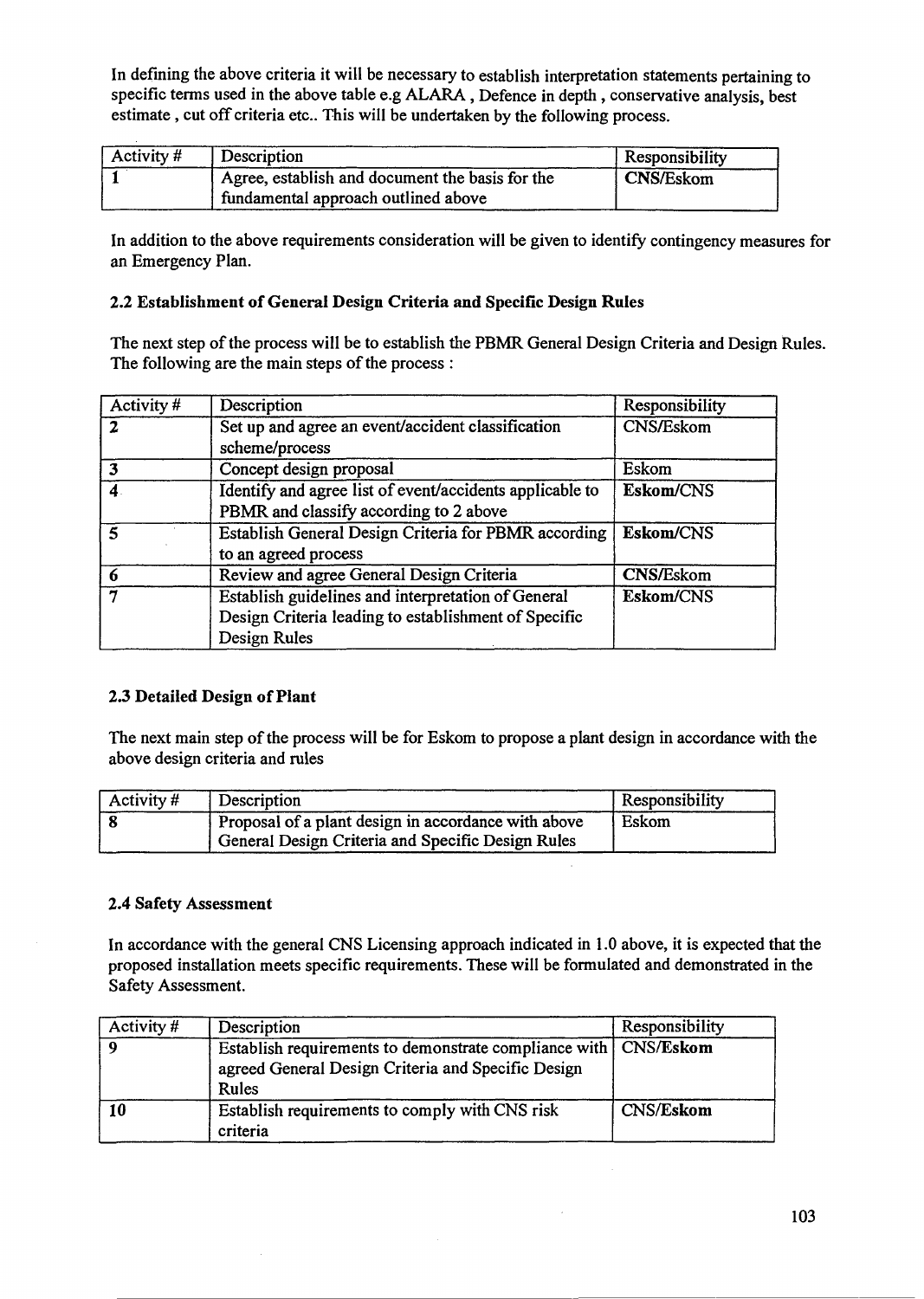|    | Establish code requirements and application<br>methodology $-e.g.$ benchmarking, validation etc. | <b>CNS/Eskom</b> |
|----|--------------------------------------------------------------------------------------------------|------------------|
|    | Carry out and document Safety Assessment to meet the   Eskom<br>above requirements in 9, 10,11   |                  |
| 13 | Review and evaluate Safety Assessment                                                            | CNS              |

#### **2.5 Establishment and Performance of Prototype Test Programme**

Due to the limited operational experience feedback and data availability from this type of reactors it will be necessary to implement a comprehensive step by step test programme to verify/validate some of the critical safety assessment parameters.

| Activity #      | Description                                                                                  | Responsibility |
|-----------------|----------------------------------------------------------------------------------------------|----------------|
| 14              | Establish and agree the scope of the test programme                                          | Eskom/CNS      |
| $\overline{15}$ | Identify and agree on additional hardware to support<br>the test programme                   | Eskom/CNS      |
| <b>16</b>       | Agree objectives and acceptance criteria for the<br>various activities of the test programme | Eskom/CNS      |

#### **2.6 Establishment of Testing and Inspection Programmes**

This step is standard practice in the Nuclear Industry

| Activity $#$    | Description                                                      | Responsibility |
|-----------------|------------------------------------------------------------------|----------------|
| $\overline{17}$ | Establish and agree Testing and Inspection programme             | Eskom/CNS      |
|                 | for the manufacturing phase                                      |                |
| . 18            | Establish and agree Testing and Inspection programme   Eskom/CNS |                |
|                 | for the construction phase                                       |                |

## **2.7 Establishment of the requirements for General Operating Rules - GORs**

The outcome of the Safety Assessment will result in the identification and establishment of GORs requirements, which will have to be complied with upon the plant becoming operational:

 $\bar{\phantom{a}}$ 

| Activity $#$ | Description                                           | Responsibility |
|--------------|-------------------------------------------------------|----------------|
| 19           | Identify, establish and agree GORs requirements. This | Eskom/CNS      |
|              | will include the standard GORs associated with a NPP  |                |
|              | e.g.                                                  |                |
|              | Operating technical specifications                    |                |
|              | In service inspection programme                       |                |
|              | Maintenance programme                                 |                |
|              | Radiation protection programme                        |                |
|              | Waste management programme                            |                |
|              | Emergency planning                                    |                |
|              | Etc                                                   |                |

#### **2.8 Establishment of Quality Assurance Requirements**

These QA requirements will apply at every stage of the Project.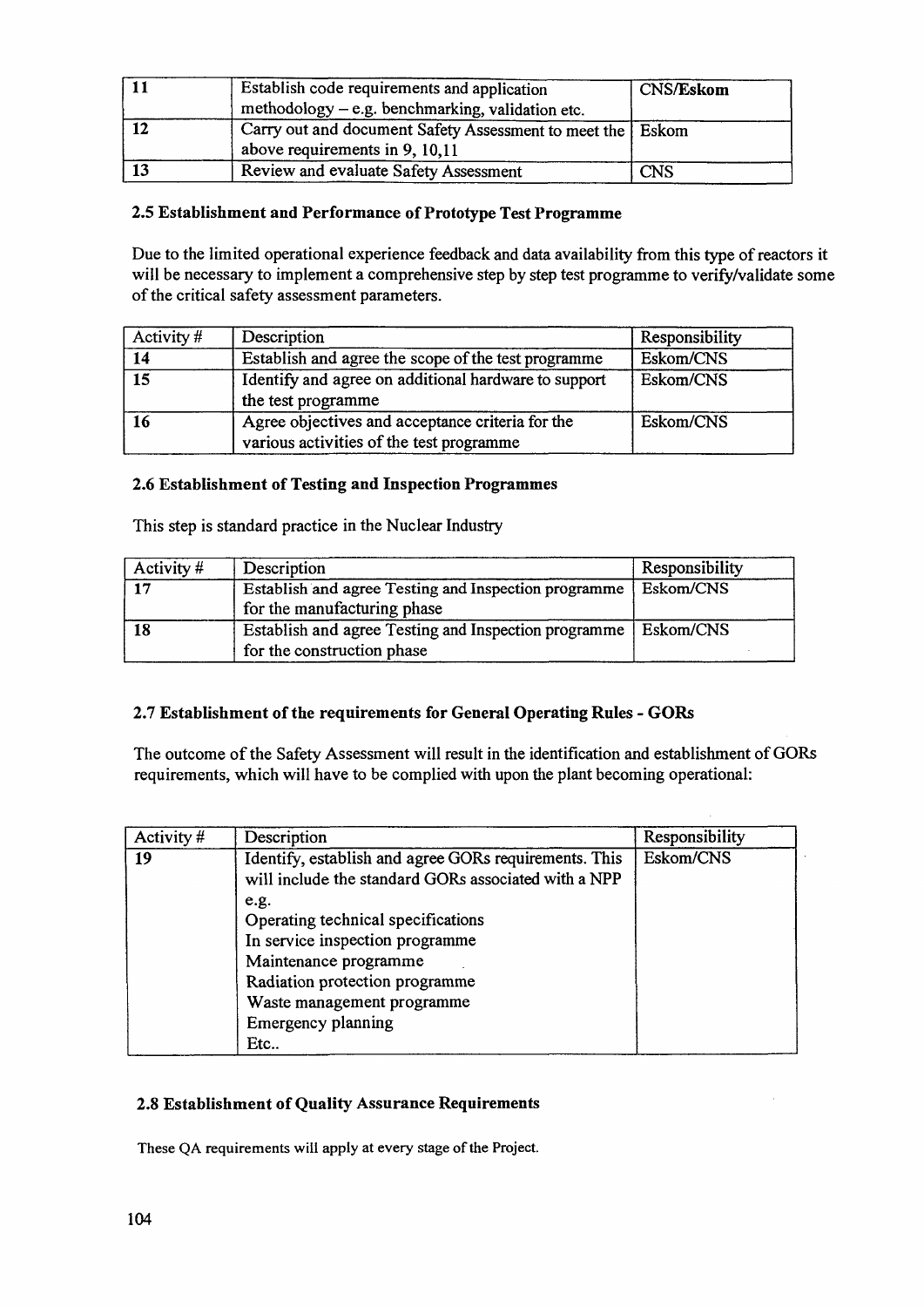| Activity $#$ | Description                                                                        | Responsibility |
|--------------|------------------------------------------------------------------------------------|----------------|
| $\sqrt{20}$  | Propose Licensing guidelines for QA requirements                                   | <b>CNS</b>     |
|              | Establish and agree QA requirements to be applied at<br>every stage of the Project | Eskom/CNS      |

#### **2.9 Documentation**

As for the above QA step, documentation requirements will be identified at every step of the process

| Activity # | Description                                       | Responsibility |
|------------|---------------------------------------------------|----------------|
| 22         | Establish and agree the format and content of the | Eskom/CNS      |
|            | Safety Analysis Report - SAR                      |                |
| 23         | Establish and agree documentation requirements    | Eskom/CNS      |

# **3. PBMR PROJECT ORGANIZATION**

To perform the required licensing activities, a corresponding Department has been created as an integral part of the Power Reactor Group of the CNS. The overall CNS Organigram is presented in Figure 1. The main objective of the Department is to undertake the overall control and management of Licensing activities for the Pebble Bed Modular Reactor.

#### **3.1 Organisational arrangements**

The organizational structure of the PBMR department and its integration with other CNS divisions is presented in Figure 2. A number of technical subprojects (Projects A-D) have been identified to reflect the project scope indicated in activities above. Each of these subprojects is lead by a Technical Project Leader (TPL), who will use, as required, different technical specialists from other CNS departments.

In order to establish a credible Licensing process, the CNS identified that, due to the lack of expertise in HTGR technology within the current staffing, specialised scientific and engineering services will have to be obtained from competent outside organisations. Thus contacts were established with various organisations who could possibly provide the CNS with the necessary expertise and experience with gas graphite reactor technology. The organisations were selected on the bases of advice solicited from contacts overseas and the involvment we have had up to date with the IAEA group on gas cooled reactors.

Following discussions with the various organisations the CNS is finalising Agreements for specialised technical support services within the particular disciplines key areas relating to HTGR technology and safety assessments with the companies from the following countries: France, UK, Germany and USA. Each company has been "allocated" a specific key discipline:

- $\ast$ Licensing Basis + Nuclear Engineering,
- $\ast$ Materials including Graphite
- $\star$ Radiation Safety Engineering and Fuel
- Peer review of important safety issues on a case by case basis.

The main activities of the Licensing process as indicated above in Section 2, are reflected in the following subprojects breakdown.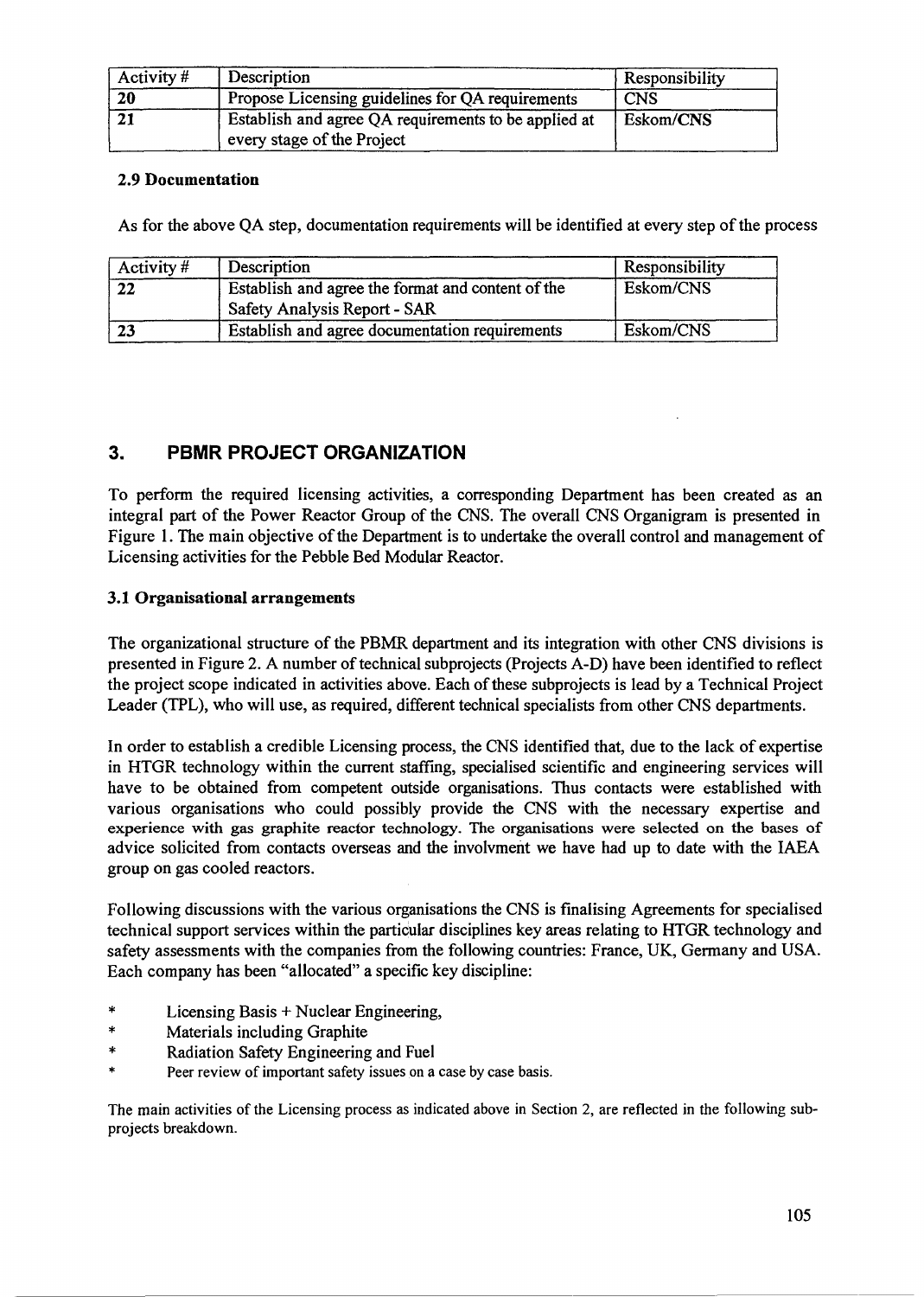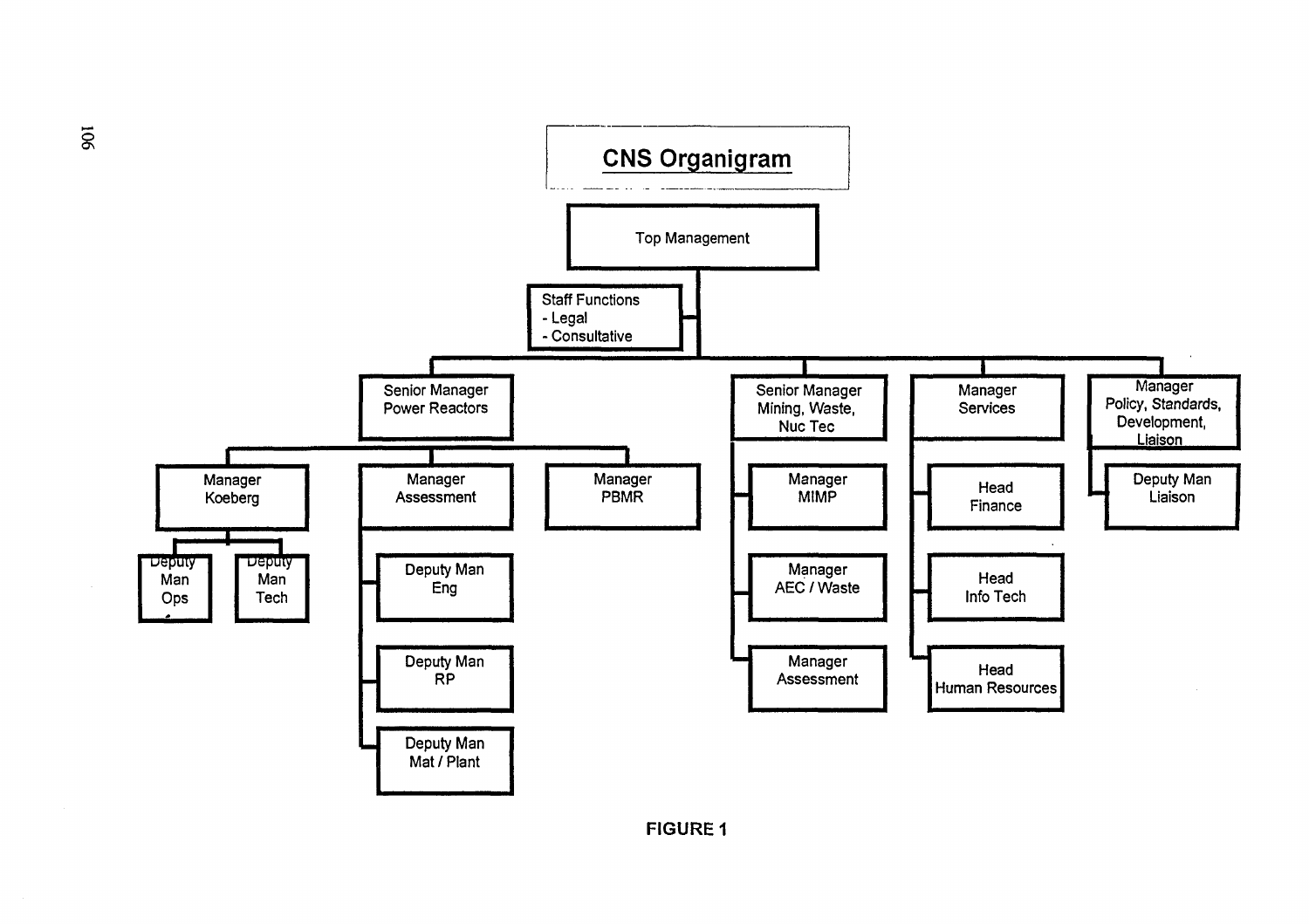

**Q I**

 $101$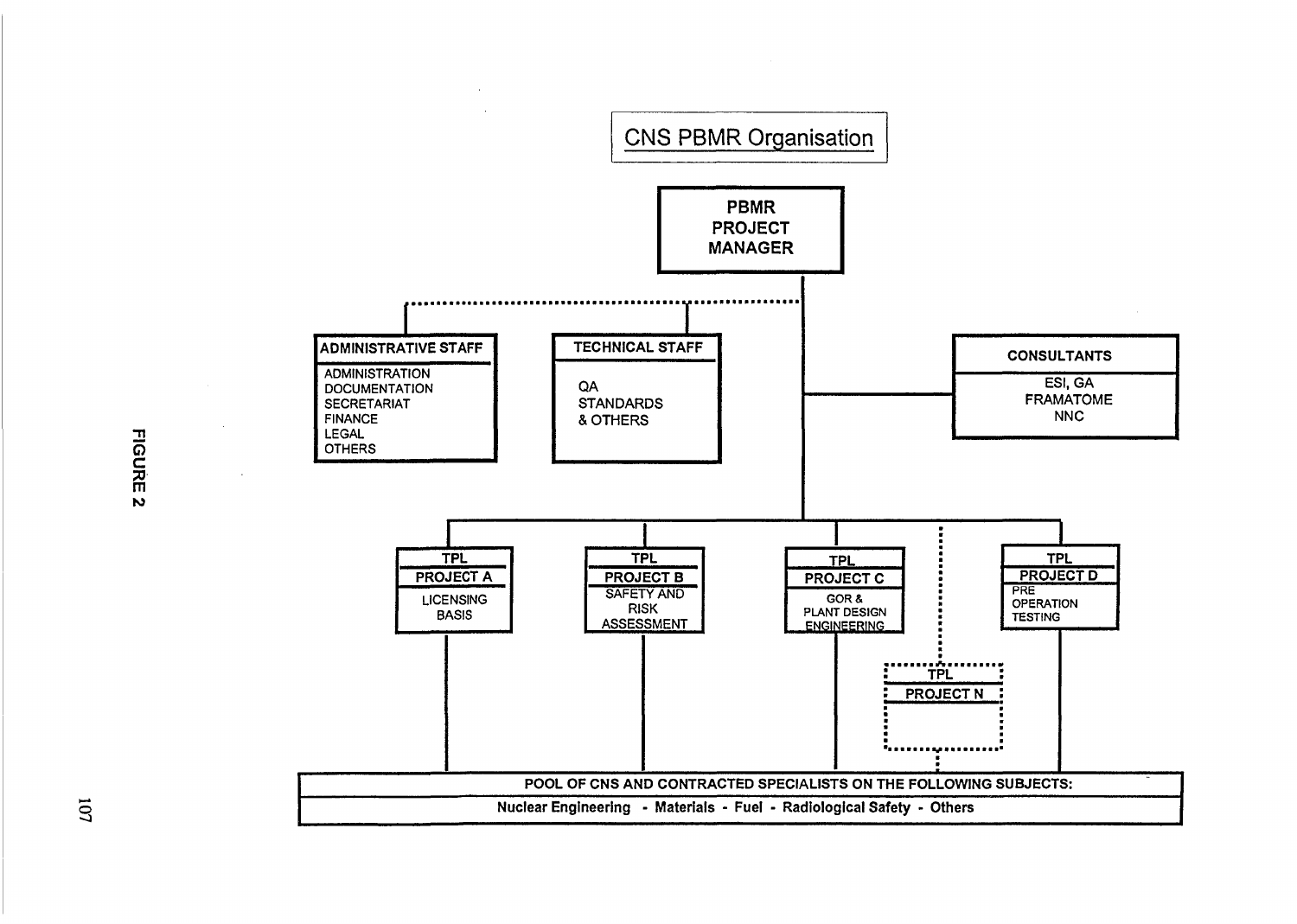#### 3.2 PROJECT A: Licensing Basis

Objective:

to establish rules which will assure that the PBMR complies with the CNS risk criteria.

Scope

- Basic Licensing criteria
- Quality Management
- PBMR design criteria
- Glossary
- Fuel design limits
- Acceptance criteria
- Licensing basis events
- Codes and standards
- Emergency planning requirements
- Format and content of SAR
- Safety Evaluation Review procedure
- Requirements to evaluation models and computer codes
- Treating of uncertainties
- Licence Draft
- Etc

#### 3.3 Project B: Safety- and Risk Assessment

#### Objective:

Ensure the development, maintenance and evaluation of a valid safety- and risk assessment of the design and operation of the PBMR.

 $\bar{z}$ 

Scope:

- Safety standards
- PBMR-specific criteria, consistent with the CNS's fundamental safety standards and -criteria
- Thermodynamic and heat transfer analyses related to the nuclear safety of the design and operation and consequent thermodynamic behaviour of reactor core, fuel elements and peripheral systems
- Accident- and upset condition analysis (thermodynamics, determination of success criteria for the aversion of the onset of core damage, accident- and event categorization, etc.)
- Fission product behaviour (Release of fission products from fuel elements, fission product transport, dust behaviour [plate out and resuspension])
- Evaluation of defense-in-depth attributes and safety margins
- Accident management
- Emergency Planning
- Risk assessment (initiating events, component- and system failures [fault trees], accident sequences [event trees], plant damage states, accident progression [source terms], consequences, levels 1, 2 and 3 PRA, data analysis, uncertainty analysis) during both full power and low power/shutdown conditions
- Determine attributes and limitations of importance analyses and qualitative ranking methods that are most appropriate for use in screening analyses and in categorization of structures, systems, and components and human activities according to their contribution to risk and safety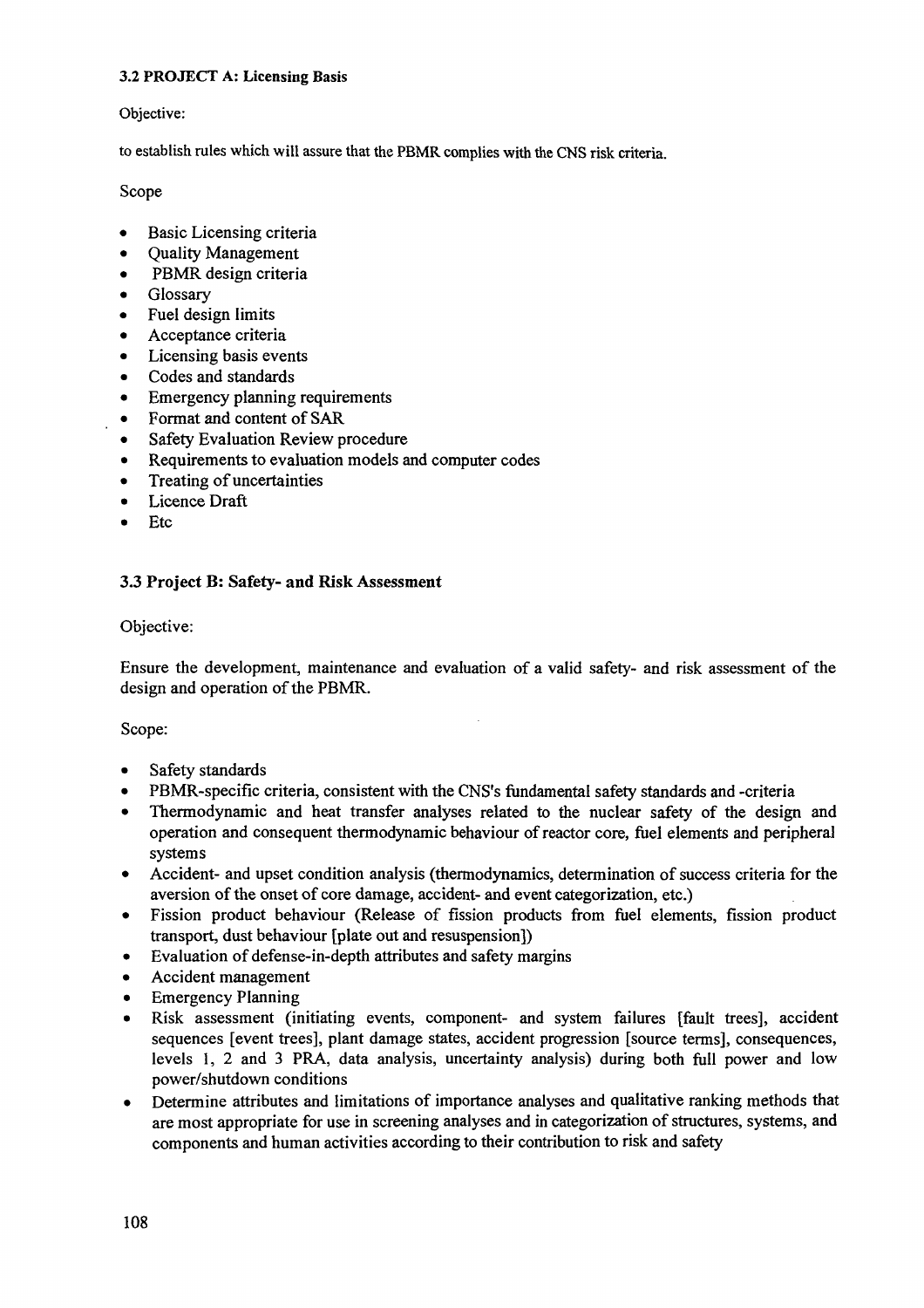- Computational analyses, computer codes evaluation
- Safety analysis report

#### **3.4 PROJECT C: General Operating Rules & Plant Design Engineering**

Identify, establish and agree General Operating Rules requirements. This will include the standard GORs associated with a NPP e.g:

- Operating technical specifications
- Operating procedures
- Accident Management
- In service inspection programme
- Maintenance programme
- Radiation protection programme
- Waste management programme
- Emergency planning

Plant Design Engineering:

- Overall safety concept for the plan
- System design
- Assessment of design and its integrity for structures, components, equipment and systems against criteria developed by Project A
- Materials properties and behaviour under operational and accident conditions
- Component performance and stress analyses.
- **Maintainability**
- Classification of structures, components, equipment and systems

#### **3.5 PROJECT D: Pre-Operational Testing**

The main tasks are:

a) Establishment of Prototype Test Programme

The first reactor is to be considered as a prototype plant for which an extensive step-by-step start-up and commissioning test programme will be required. The expected major testing areas are: fuel design, reactor physics, in-vessel-flow distribution and flow-induced vibration, the reactor vessel, the passive heat removal system, the assumptions and shortcoming of the safety analysis.

The main objectives of this test programme are to:

- resolve safety questions in order to proceed to the next licensing stage;
- decrease and justify uncertainties in the design and safety analysis;
- validate evaluation models and computer codes;
- demonstrate and validate expected inherent safety features of the PBMR-SA design.

A preliminary scope of this activity:

- Establish objectives and acceptance criteria for the various activities of the test programme
- Establish scope of programme
- Identify and agree additional hardware to support the test programme
- Identify the requirements for the commissioning program.